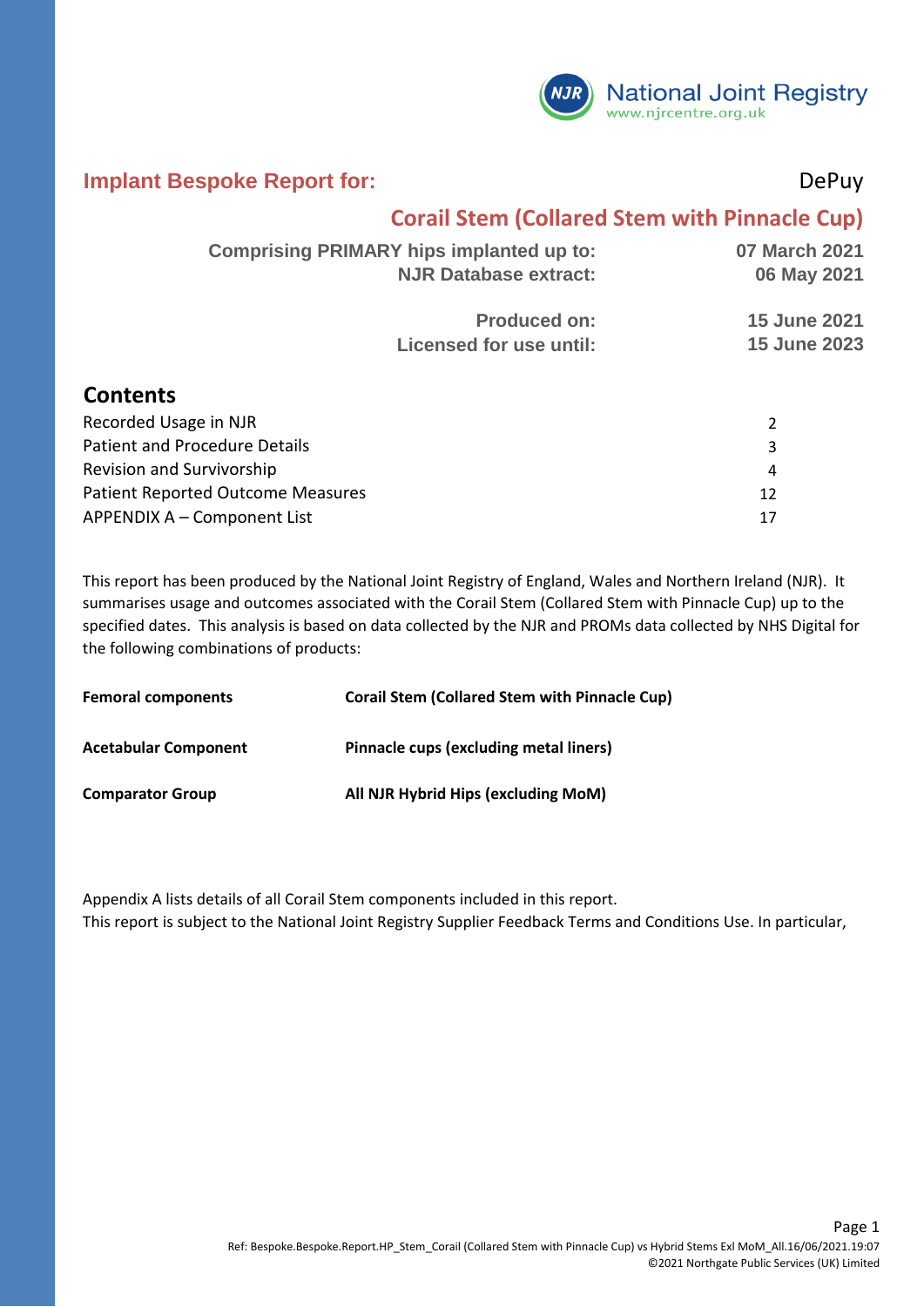## **NJR Recorded Usage**

### **Implant Usage**

| Date of first recorded usage in the NJR: 11 January 2004   |            |
|------------------------------------------------------------|------------|
| Date of last recorded usage in this dataset: 07 March 2021 |            |
| Maximum implantation time:                                 | 17.2 years |
| Mean implantation time:                                    | 4.8 years  |

| <b>Totals Recorded in NJR</b> | <b>Cumulative Total</b> |
|-------------------------------|-------------------------|
| Procedures                    | 102,823                 |
| <b>Patients</b>               | 92,576                  |
| <b>Centres</b>                | 340                     |
| <b>Consultants</b>            | 1,219                   |
| <b>Implanting Surgeons</b>    | 2,061                   |



|                                  |              | <b>Year of implantation</b> |      |      |      |                          |      |       |             |       |       |      |      |                                     |       |
|----------------------------------|--------------|-----------------------------|------|------|------|--------------------------|------|-------|-------------|-------|-------|------|------|-------------------------------------|-------|
| <b>Current</b><br><b>Outcome</b> | Pre-<br>2010 |                             |      |      |      | 2010 2011 2012 2013 2014 | 2015 |       |             |       |       |      |      | 2016 2017 2018 2019 2020 2021 Total | $\%$  |
| <b>Death</b>                     | 1295         | 853                         | 1020 | 1028 | 1066 | 955                      | 777  | 714   | 505         | 332   | 186   | 32   |      | 8763                                | 8.5%  |
| <b>Revised</b>                   | 167          | 103                         | 126  | 146  | 129  | 130                      | 156  | 152   | 130         | 108   | 67    | 27   |      | 1444                                | 1.4%  |
| <b>Unrevised</b>                 | 3341         | 2811                        | 3940 | 5186 | 6101 | 7745                     | 8869 | 10347 | 11503       | 12118 | 12305 | 7069 | 1281 | 92616                               | 90.1% |
| Total                            | 4803         | 3767                        | 5086 | 6360 | 7296 | 8830                     | 9802 |       | 11213 12138 | 12558 | 12558 | 7128 | 1284 | 102823                              | 100%  |

 $NJI$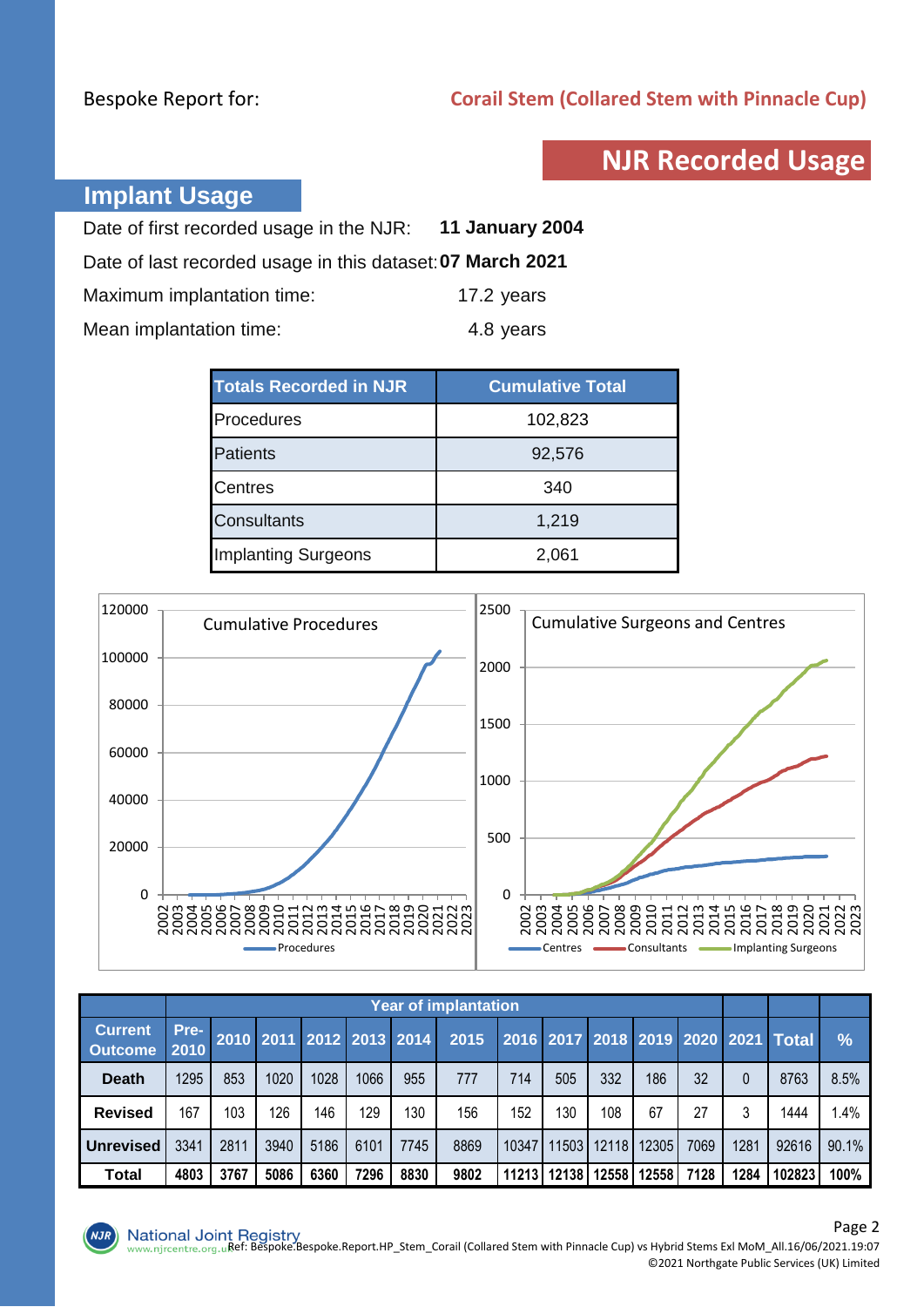## **Patient / Procedure Details**

### **Patient Details**

|                                      | <b>Corail Stem</b><br><b>Collared Stem with</b><br><b>Pinnacle Cup)</b> | <b>All other Hybrid</b><br><b>Stems Exl MoM</b> | <b>All NJR hip</b><br>replacement |
|--------------------------------------|-------------------------------------------------------------------------|-------------------------------------------------|-----------------------------------|
| <b>Total Procedures</b>              | 102,823                                                                 | 298,465                                         | 1,285,207                         |
| <b>Total Patients</b>                | 92,576                                                                  | 266,742                                         | 1,082,079                         |
| Demographics                         |                                                                         |                                                 |                                   |
| Mean age                             | 66.5                                                                    | 69.7                                            | 68.6                              |
| < 50                                 | 6.7%                                                                    | 4.6%                                            | 5.9%                              |
| $50 - 59$                            | 17.9%                                                                   | 11.7%                                           | 13.8%                             |
| $60 - 69$                            | 33.8%                                                                   | 28.3%                                           | 28.9%                             |
| $70 - 79$                            | 30.7%                                                                   | 37.5%                                           | 34.7%                             |
| $\geq 80$                            | 10.9%                                                                   | 18.0%                                           | 16.6%                             |
| Median BMI                           | 28                                                                      | 28                                              | 28                                |
| % BMI information available          | 74.3%                                                                   | 69.2%                                           | 62.7%                             |
| Underweight (BMI < 18.5)             | 0.7%                                                                    | 1.0%                                            | 0.9%                              |
| Normal $(18.5 \leq BMI < 25)$        | 18.7%                                                                   | 21.7%                                           | 20.8%                             |
| Overweight $(25 \leq BMI < 30)$      | 38.9%                                                                   | 39.1%                                           | 39.6%                             |
| Obese I $(30 \leq BMI \leq 35)$      | 27.1%                                                                   | 25.2%                                           | 25.8%                             |
| Obese II $(35 \leq BMI < 40)$        | 11.1%                                                                   | 9.6%                                            | 9.7%                              |
| Obese III (BMI $\geq$ 40)            | 3.6%                                                                    | 3.3%                                            | 3.3%                              |
| % Male                               | 42.3%                                                                   | 37.4%                                           | 40.2%                             |
| <b>ASA Grades</b>                    |                                                                         |                                                 |                                   |
| P1 - Fit and healthy                 | 15.0%                                                                   | 12.9%                                           | 15.6%                             |
| P2 - Mild disease not incapacitating | 71.5%                                                                   | 68.4%                                           | 67.7%                             |
| P3 - Incapacitating systemic disease | 13.2%                                                                   | 18.1%                                           | 16.2%                             |
| P4 / P5                              | 0.4%                                                                    | 0.6%                                            | 0.6%                              |
| <b>Indications</b>                   |                                                                         |                                                 |                                   |
| Osteoarthritis                       | 94.20%                                                                  | 88.74%                                          | 91.26%                            |
| <b>Rheumatoid Arthritis</b>          | 0.95%                                                                   | 1.53%                                           | 1.32%                             |
| <b>Avascular Necrosis</b>            | 1.95%                                                                   | 2.92%                                           | 2.53%                             |
| <b>Fractured Neck of Femur</b>       | 2.40%                                                                   | 5.77%                                           | 3.69%                             |
| CDH/DDH                              | 1.31%                                                                   | 1.81%                                           | 1.58%                             |
| Other                                | 0.96%                                                                   | 2.24%                                           | 2.12%                             |

Total of indications may exceed total number of implants, since more than one indication can be listed per case.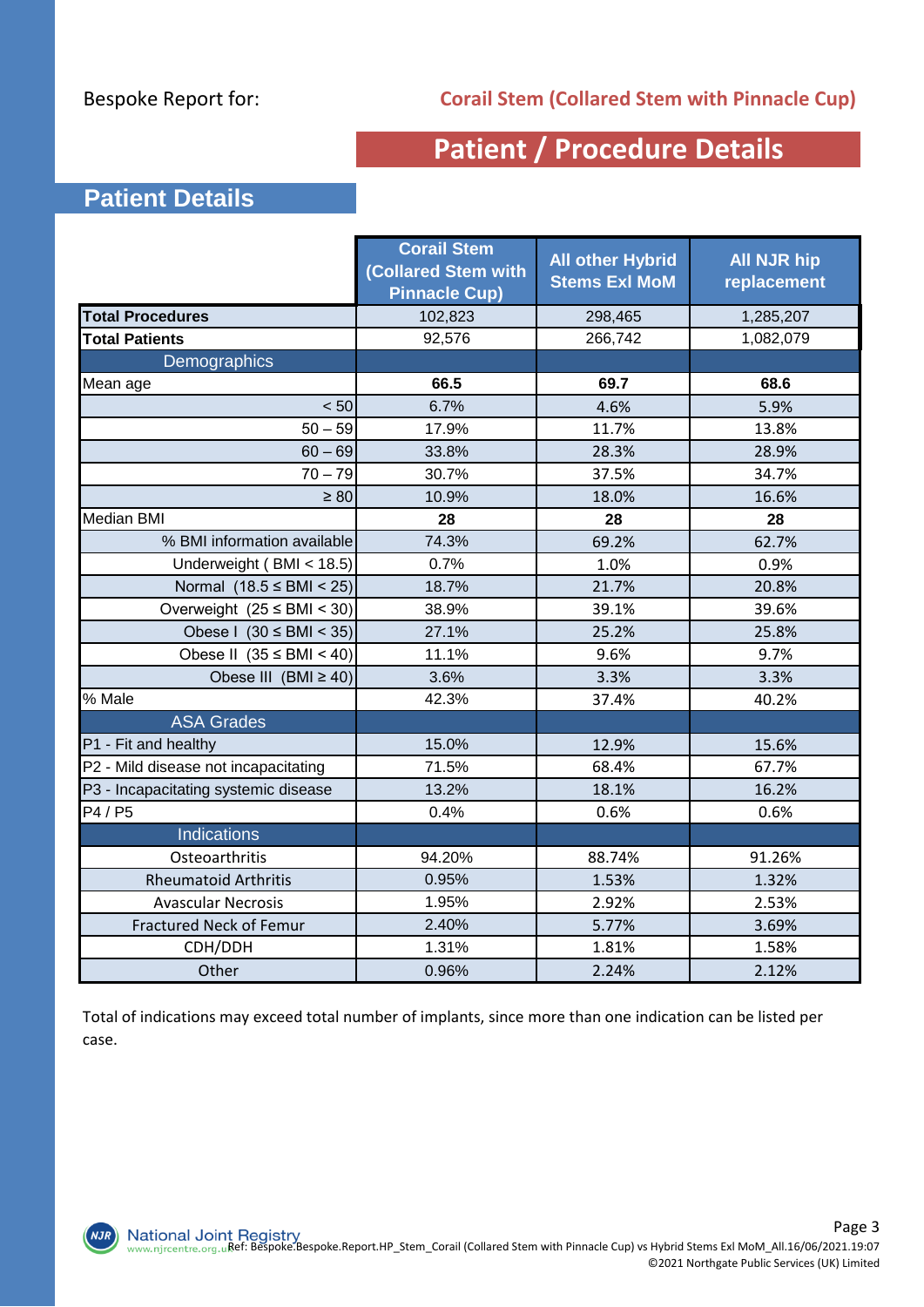## **Revision and Survivorship**

## **Reasons for Revision - excluding Metal on Metal**

Reasons for revision of non-MoM primary procedures in which the implant was used.

| Revised <sup>†</sup> | <b>Expected</b><br><b>Revisions</b> | p value                                                 |  |
|----------------------|-------------------------------------|---------------------------------------------------------|--|
| 106                  | 113.59                              | 0.479                                                   |  |
| 328                  | 389.80                              | < 0.001                                                 |  |
| 35                   | 44.50                               | 0.146                                                   |  |
| 279                  | 374.56                              | < 0.001                                                 |  |
| 333                  | 242.99                              | < 0.001                                                 |  |
| 71                   | 90.75                               | 0.025                                                   |  |
| 107                  | 311.15                              | < 0.001                                                 |  |
| 13                   | 34.65                               | < 0.001                                                 |  |
| 63                   | 52.54                               | 0.11                                                    |  |
| 102                  | 93.38                               | 0.337                                                   |  |
| 51                   | 51.30                               | 1                                                       |  |
| 25                   | 29.75                               | 0.439                                                   |  |
| 13                   | 19.12                               | 0.185                                                   |  |
| 13                   | 24.49                               | 0.012                                                   |  |
| 54                   | 35.98                               | 0.002                                                   |  |
| 4                    | 8.14                                | 0.129                                                   |  |
| 54                   | 42.75                               | 0.065                                                   |  |
| 68                   | 71.20                               | 0.745                                                   |  |
| 1444                 | 1706.53                             | < 0.001                                                 |  |
|                      |                                     | * Based on All Hybrid Stems Exl MoM (excluding metal on |  |

† multiple reasons may be listed for one revision procedure

Significantly better, p < 0.001 Significantly better, p < 0.05 Significantly worse p < 0.05 Significantly worse p < 0.001



metal), adjusted for agegroup, gender, indications, and implantation year

| <b>Components Revised</b>                             | <b>Number of</b><br>procedures | <b>UULAIL JULII</b><br><b>(Collared Stem</b><br>with Pinnacle<br>O(10 <sup>K</sup> ) | <b>All other Hybrid Stems Exl</b><br><b>MoM</b> |  |
|-------------------------------------------------------|--------------------------------|--------------------------------------------------------------------------------------|-------------------------------------------------|--|
| Femoral only                                          | 419                            | 29%                                                                                  | 30%                                             |  |
| Acetabular only                                       | 354                            | 25%                                                                                  | 19%                                             |  |
| Both femoral and acetabular                           | 406                            | 28%                                                                                  | 37%                                             |  |
| Neither femoral nor acetabular<br>revision recorded * | 265                            | 18%                                                                                  | 14%                                             |  |

\* includes isolated head and/or liner exchange

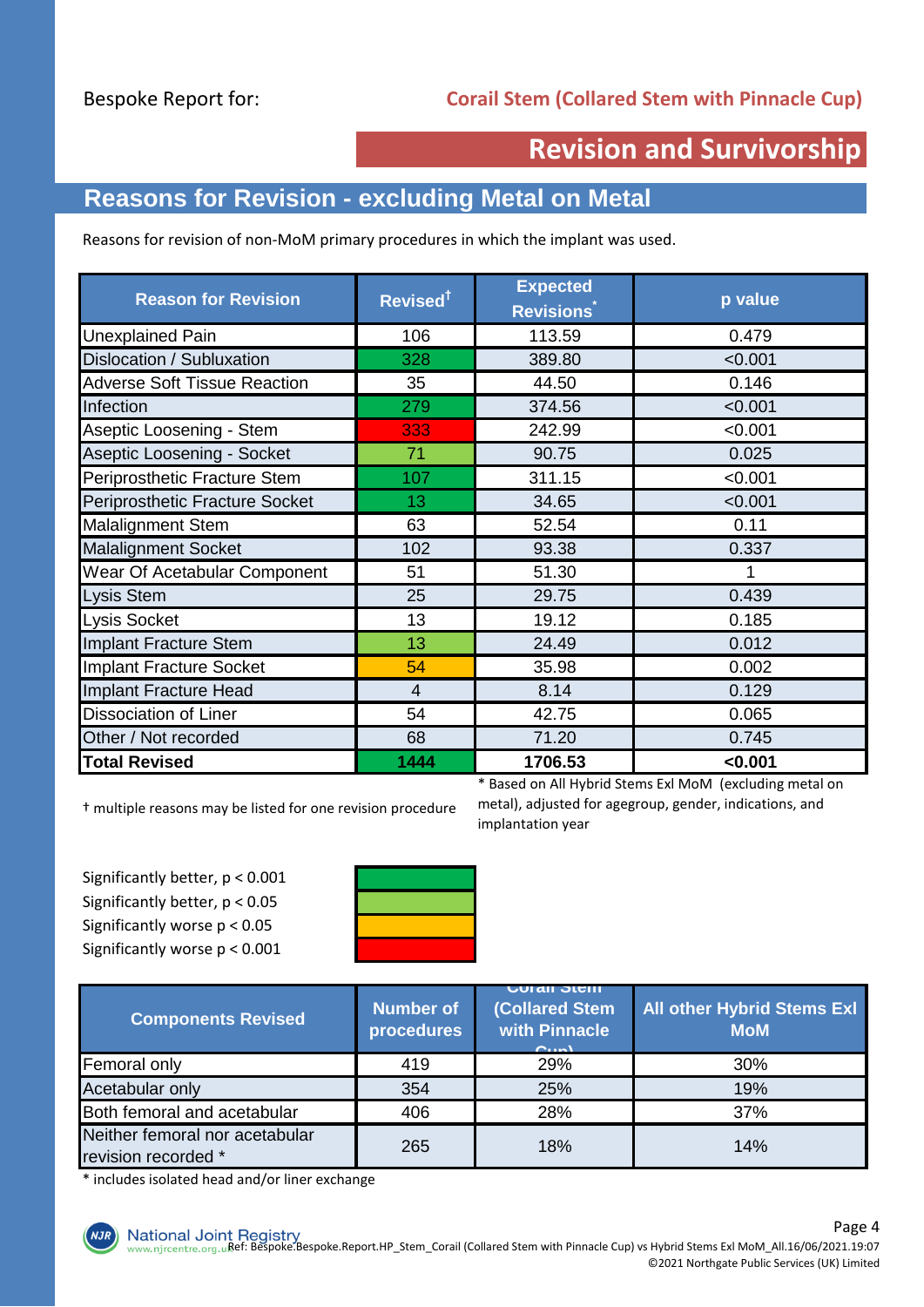## **Revision and Survivorship**

# Endpoint: All reasons for revision. Excluding Metal-on-Metal 6.0% 5.0% **Cumulative Revision Rate Cumulative Revision Rate** 4.0% 3.0% 2.0% 1.0% 0.0% 0 2 4 6 8 10 12 14 16 **Implantation time / years** All other Hybrid Stems Exl MoM - All other Hybrid Stems Exl MoM (adjusted) Corail Stem (Collared Stem with Pinnacle Cup)

# **Cumulative Revision Rate**

Cox Proportional Hazards model for revision risk ratio of Corail Stem (Collared Stem with Pinnacle Cup) / All other Hybrid Stems Exl MoM, with endpoint as any revision.

| <b>Adjustment</b>                                                        | <b>Hazard Ratio</b><br>(95% CI) | p-value |
|--------------------------------------------------------------------------|---------------------------------|---------|
| Excluding MoM, Unadjusted.                                               | 0.77<br>$(0.73 - 0.82)$         | < 0.001 |
| Excluding MoM. Adjusted for age,<br>gender, year cohort and indications. | 0.81<br>$(0.77 - 0.86)$         | < 0.001 |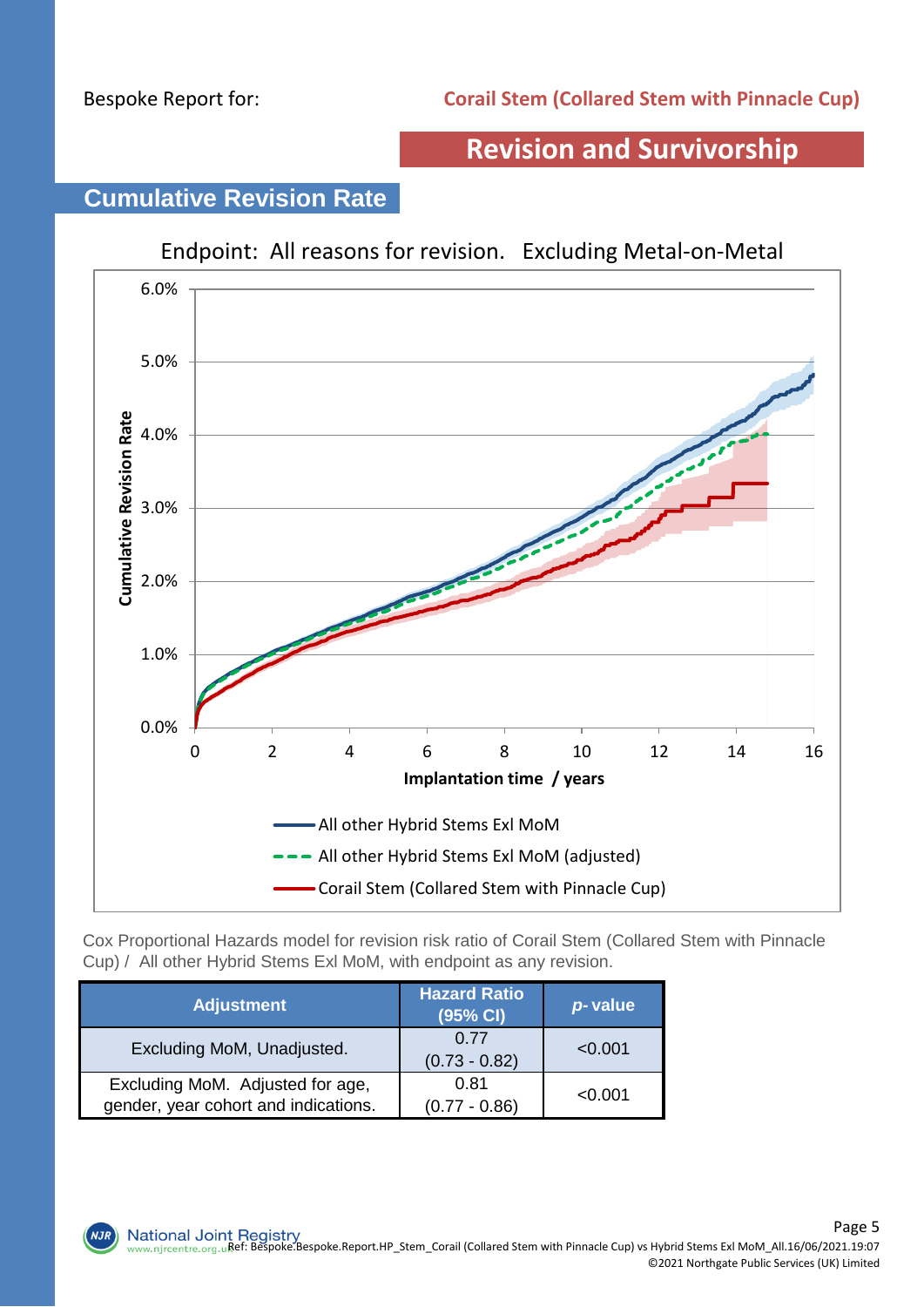## **Revision and Survivorship**

## Endpoint: Femoral Revision. Excluding Metal-on-Metal 4.5% 4.0% 3.5% Cumulative Revision Rate **Cumulative Revision Rate** 3.0% 2.5% 2.0% 1.5% 1.0% 0.5% 0.0% 0 2 4 6 8 10 12 14 16 **Implantation time / years** All other Hybrid Stems Exl MoM - All other Hybrid Stems Exl MoM (adjusted) Corail Stem (Collared Stem with Pinnacle Cup)

# **Cumulative Revision Rate**

Cox Proportional Hazards model for revision risk ratio of Corail Stem (Collared Stem with Pinnacle Cup) / All other Hybrid Stems Exl MoM, with endpoint as any revision.

| <b>Adjustment</b>                                                        | <b>Hazard Ratio</b><br>(95% CI) | p-value |
|--------------------------------------------------------------------------|---------------------------------|---------|
| Excluding MoM. Unadjusted.                                               | 0.67<br>$(0.63 - 0.73)$         | < 0.001 |
| Excluding MoM. Adjusted for age,<br>gender, year cohort and indications. | 0.70<br>$(0.65 - 0.76)$         | < 0.001 |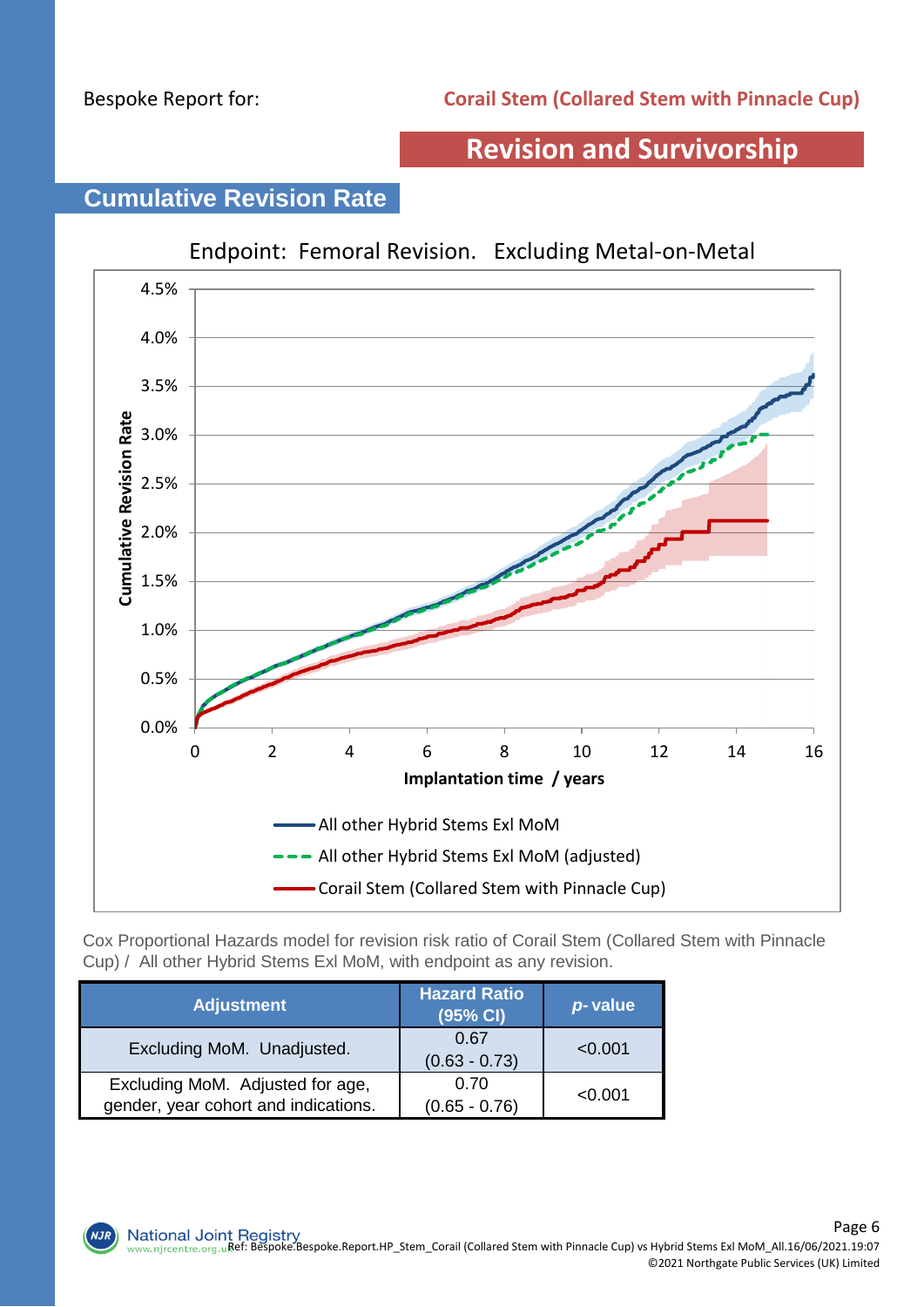**Corail Stem (Collared Stem with Pinnacle Cup)**

## **Revision and Survivorship**

#### **Cumulative Revision Rate**

#### Excluding Metal on Metal Bearings

|                         |                |                                                                          | <b>Endpoint: Any component revised</b>          |                       | <b>Endpoint: Femoral revision</b> |                                                                   |                                                 |                           |  |
|-------------------------|----------------|--------------------------------------------------------------------------|-------------------------------------------------|-----------------------|-----------------------------------|-------------------------------------------------------------------|-------------------------------------------------|---------------------------|--|
| <b>Period</b><br>/years | <b>At Risk</b> | <b>Corail Stem</b><br><b>(Collared Stem with</b><br><b>Pinnacle Cup)</b> | <b>All other Hybrid</b><br><b>Stems Exl MoM</b> | <b>AII THR</b>        | <b>At Risk</b>                    | <b>Corail Stem</b><br>(Collared Stem with<br><b>Pinnacle Cup)</b> | <b>All other Hybrid</b><br><b>Stems Exl MoM</b> | <b>AII THR</b>            |  |
|                         | 102,823        |                                                                          |                                                 |                       | 102,823                           |                                                                   |                                                 |                           |  |
|                         | 95,425         | $0.6\%$ (0.5% - 0.6%)                                                    | $0.8\%$ (0.7% - 0.8%)                           | $0.8\%$ (0.8% - 0.8%) | 95,425                            | $0.3\%$ (0.3% - 0.3%)                                             | $0.4\%$ (0.4% - 0.5%)                           | $0.5\%$ (0.5% - 0.5%)     |  |
|                         | 81,826         | $0.9\%$ (0.8% - 0.9%)                                                    | $1.0\%$ (1.0% - 1.1%)                           | $1.1\%$ (1.1% - 1.1%) | 81,826                            | $0.4\%$ (0.4% - 0.5%)                                             | $0.6\%$ (0.6% - 0.7%)                           | $0.7\%$ (0.7% - 0.7%)     |  |
|                         | 68,159         | $1.1\%$ (1.1% - 1.2%)                                                    | $1.2\%$ (1.2% - 1.3%)                           | $1.3\%$ (1.3% - 1.4%) | 68,159                            | $0.6\%$ (0.6% - 0.7%)                                             | $0.8\%$ (0.7% - 0.8%)                           | $0.9\%$ (0.8% - 0.9%)     |  |
|                         | 55,603         | $1.3\%$ (1.2% - 1.4%)                                                    | $1.5\%$ (1.4% - 1.5%)                           | $1.6\%$ (1.5% - 1.6%) | 55,603                            | $0.7\%$ (0.7% - 0.8%)                                             | $0.9\%$ (0.9% - 1.0%)                           | $1.0\%$ (1.0% - 1.0%)     |  |
|                         | 43,732         | $1.5\%$ (1.4% - 1.6%)                                                    | $1.7\%$ (1.6% - 1.7%)                           | $1.8\%$ (1.8% - 1.8%) | 43,732                            | $0.8\%$ (0.8% - 0.9%)                                             | $1.1\%$ (1.0% - 1.1%)                           | $1.2\%$ (1.1% - 1.2%)     |  |
|                         | 33,706         | $1.6\%$ (1.5% - 1.7%)                                                    | $1.9\%$ (1.8% - 1.9%)                           | $2.0\%$ (2.0% - 2.0%) | 33,706                            | $0.9\%$ (0.9% - 1.0%)                                             | $1.2\%$ (1.2% - 1.3%)                           | $1.3\%$ (1.3% - 1.3%)     |  |
|                         | 24,920         | $1.7\%$ (1.6% - 1.8%)                                                    | $2.1\%$ (2.0% - 2.1%)                           | $2.3\%$ (2.2% - 2.3%) | 24,920                            | $1.0\%$ (0.9% - 1.1%)                                             | $1.4\%$ (1.3% - 1.4%)                           | $1.5\%$ (1.4% - 1.5%)     |  |
|                         | 17,767         | $1.9\%$ (1.8% - 2.0%)                                                    | $2.3\%$ (2.3% - 2.4%)                           | $2.5\%$ (2.5% - 2.6%) | 17,767                            | $1.1\%$ (1.0% - 1.2%)                                             | $1.6\%$ (1.5% - 1.7%)                           | $1.7\%$ $(1.6\% - 1.7\%)$ |  |
|                         | 11,906         | $2.1\%$ (2.0% - 2.2%)                                                    | $2.6\%$ (2.5% - 2.7%)                           | $2.8\%$ (2.8% - 2.9%) | 11,906                            | $1.3\%$ (1.2% - 1.4%)                                             | $1.8\%$ (1.7% - 1.9%)                           | $1.9\%$ (1.8% - 1.9%)     |  |
| 10                      | 7,259          | $2.3\%$ (2.1% - 2.5%)                                                    | $2.9\%$ (2.8% - 3.0%)                           | $3.1\%$ (3.1% - 3.2%) | 7,259                             | $1.4\%$ (1.3% - 1.5%)                                             | $2.0\%$ (2.0% - 2.1%)                           | $2.1\%$ (2.0% - 2.1%)     |  |
| 11                      | 3,965          | $2.6\%$ (2.4% - 2.8%)                                                    | $3.2\%$ (3.1% - 3.3%)                           | $3.5\%$ (3.4% - 3.5%) | 3,965                             | $1.6\%$ (1.4% - 1.8%)                                             | $2.3\%$ (2.2% - 2.4%)                           | $2.3\%$ (2.3% - 2.4%)     |  |
| 12                      | 2,016          | $2.9\%$ (2.6% - 3.2%)                                                    | $3.6\%$ (3.5% - 3.7%)                           | 3.9% (3.9% - 4.0%)    | 2,016                             | $1.9\%$ (1.6% - 2.1%)                                             | $2.6\%$ (2.5% - 2.7%)                           | $2.6\%$ (2.6% - 2.7%)     |  |
| 13                      | 1,050          | $3.0\%$ (2.7% - 3.4%)                                                    | 3.9% (3.7% - 4.0%)                              | $4.3\%$ (4.3% - 4.4%) | 1,050                             | $2.0\%$ (1.7% - 2.4%)                                             | 2.8% (2.7% - 3.0%)                              | $2.9\%$ (2.8% - 3.0%)     |  |
| 14                      | 474            | $3.3\%$ (2.8% - 3.9%)                                                    | 4.2% (4.0% - 4.3%)                              | 4.7% (4.7% - 4.8%)    | 474                               | $2.1\%$ (1.8% - 2.7%)                                             | $3.1\%$ (2.9% - 3.2%)                           | $3.2\%$ (3.1% - 3.2%)     |  |
| 15                      |                | $\vert - \vert$                                                          | 4.5% (4.3% - 4.7%)                              | $5.2\%$ (5.1% - 5.3%) |                                   | ( - )                                                             | $3.4\%$ (3.2% - 3.6%)                           | $3.5\%$ (3.4% - 3.6%)     |  |

Cumulative revision rate with 95% confidence intervals Rate is only reported for times where more than 40 remain at risk

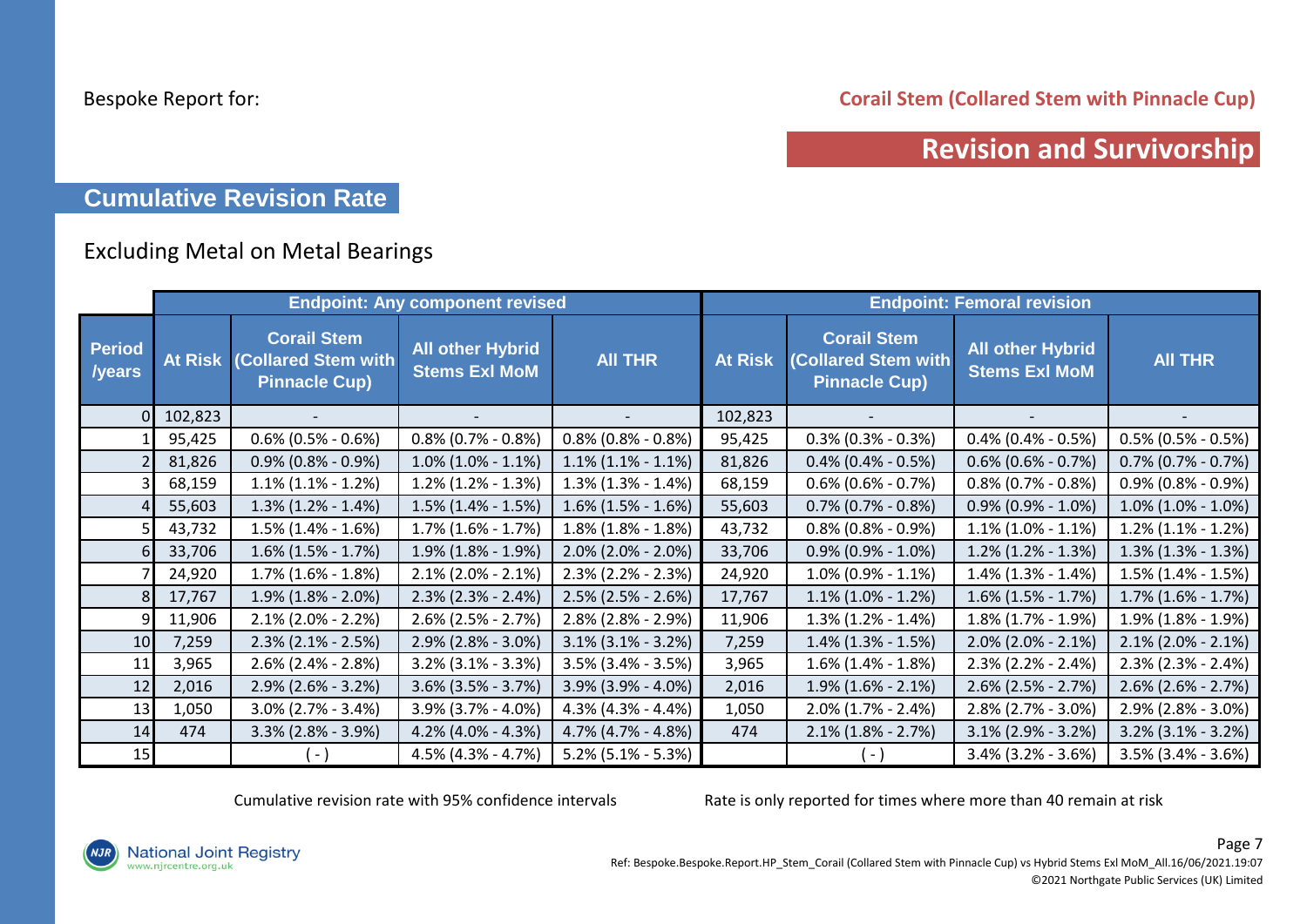**PROMs Analysis**

#### **Corail Stem (Collared Stem with Pinnacle Cup)**

## **Patient Reported Outcomes**

Comprising PROMs data up to and including: 31/12/2019

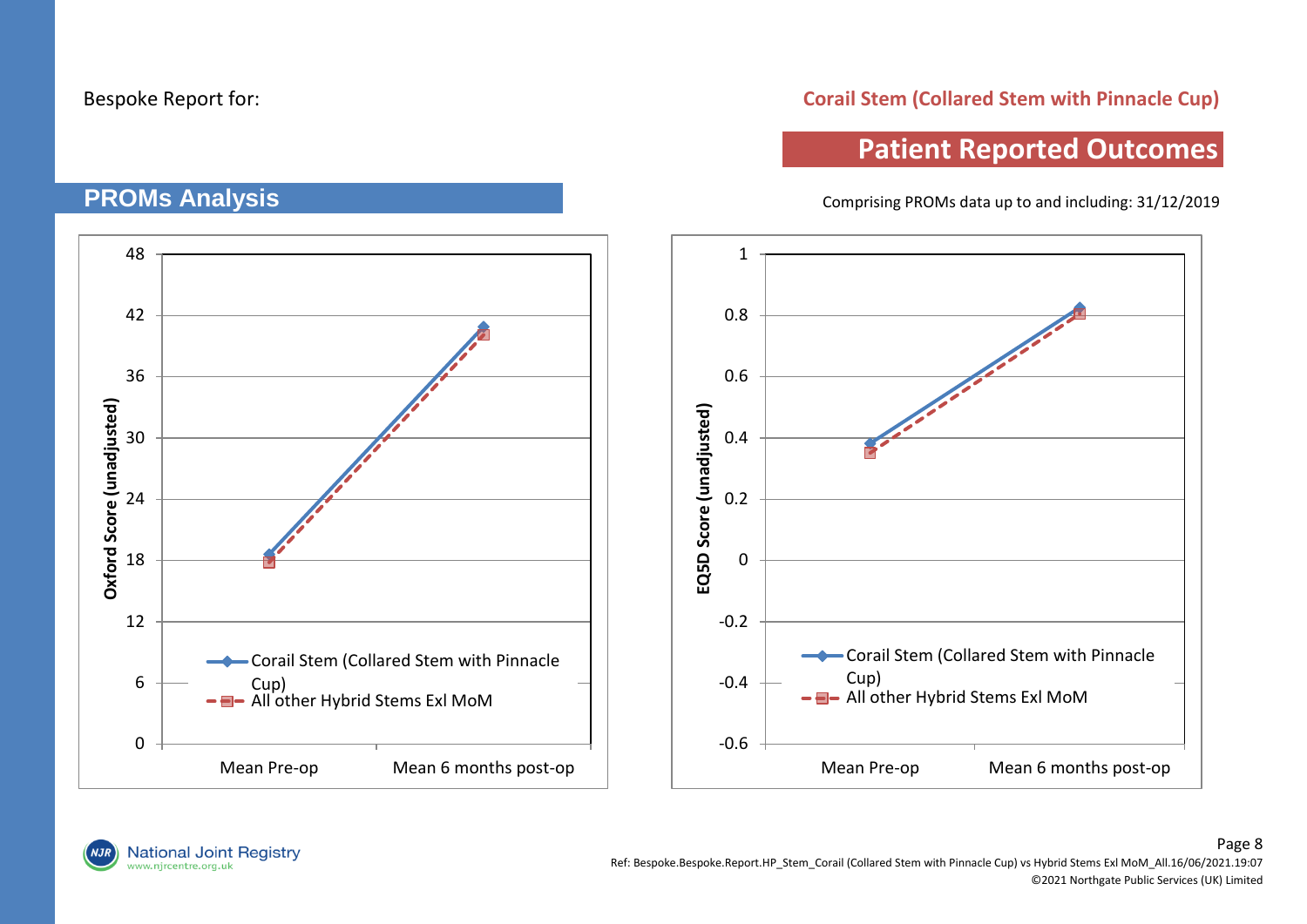#### **Corail Stem (Collared Stem with Pinnacle Cup)**

## **Patient Reported Outcomes**

## **PROMs Analysis** Comprising PROMs data up to and including: 31/12/2019

| <b>Oxford Hip Score</b><br>$(0 - 48)$ | <b>Corail Stem (Collared</b><br><b>Stem with Pinnacle Cup)</b> | <b>All other Hybrid</b><br><b>Stems Exl MoM</b> | <b>All THR in NJR</b> |
|---------------------------------------|----------------------------------------------------------------|-------------------------------------------------|-----------------------|
| <b>Paired Records</b>                 | 33,972                                                         | 79,194                                          | 342,959               |
| PreOp score                           | 18.6 (18.5 - 18.7)                                             | $17.8(17.8 - 17.9)$                             | $17.9(17.9 - 18.0)$   |
| 6 month score                         | $40.9(40.8 - 41.0)$                                            | $40.1 (40.0 - 40.1)$                            | $39.5(39.5 - 39.5)$   |
| 6 month score (adjusted)              | $40.3(40.3 - 40.4)$                                            | $40.1(40.0 - 40.1)$                             | 39.5 (39.5 - 39.5)    |
| Health gain                           | $22.3(22.2 - 22.4)$                                            | $22.2$ (22.2 - 22.3)                            | $21.6(21.5 - 21.6)$   |
| Health gain (adjusted)                | $22.4(22.3 - 22.5)$                                            | $22.1(22.1 - 22.2)$                             | $21.6(21.5 - 21.6)$   |
| p value (adjusted health gain)        | < 0.001                                                        |                                                 |                       |
| Score Improved                        | 97.8%                                                          | 97.8%                                           | 97.3%                 |

| <b>EQ-5D Index</b><br>$(-0.59 - 1.00)$ | <b>Corail Stem (Collared</b><br><b>Stem with Pinnacle Cup)</b> | <b>All other Hybrid</b><br><b>Stems Exl MoM</b> | <b>All THR in NJR</b>  |
|----------------------------------------|----------------------------------------------------------------|-------------------------------------------------|------------------------|
| <b>Paired Records</b>                  | 31,382                                                         | 72,992                                          | 315,677                |
| PreOp score                            | $0.382$ (0.379 - 0.386)                                        | $0.351(0.348 - 0.353)$                          | $0.353(0.352 - 0.354)$ |
| 6 month score                          | $0.826(0.824 - 0.829)$                                         | $0.805(0.804 - 0.807)$                          | $0.794(0.794 - 0.795)$ |
| 6 month score (adjusted)               | $0.813(0.811 - 0.816)$                                         | $0.805(0.803 - 0.806)$                          | $0.794(0.794 - 0.795)$ |
| Health gain                            | $0.444(0.440 - 0.448)$                                         | $0.455(0.452 - 0.457)$                          | $0.441(0.440 - 0.442)$ |
| Health gain (adjusted)                 | $0.460(0.458 - 0.462)$                                         | $0.452$ (0.450 - 0.453)                         | $0.441(0.441 - 0.442)$ |
| p value (adjusted health gain)         | < 0.001                                                        |                                                 |                        |
| Score Improved                         | 91.0%                                                          | 90.7%                                           | 89.7%                  |

| <b>EQ-VAS</b><br>$(0 - 100)$   | <b>Corail Stem (Collared)</b><br><b>Stem with Pinnacle Cup)</b> | <b>All other Hybrid</b><br><b>Stems Exl MoM</b> | <b>All THR in NJR</b> |
|--------------------------------|-----------------------------------------------------------------|-------------------------------------------------|-----------------------|
| <b>Paired Records</b>          | 30,212                                                          | 70,223                                          | 303,007               |
| PreOp score                    | $66.2(66.0 - 66.5)$                                             | $64.6(64.5 - 64.8)$                             | 64.8 (64.7 - 64.9)    |
| 6 month score                  | 79.0 (78.8 - 79.2)                                              | $77.6(77.4 - 77.7)$                             | $77.0(76.9 - 77.1)$   |
| 6 month score (adjusted)       | 77.9 (77.7 - 78.0)                                              | $77.6(77.4 - 77.7)$                             | $77.0(76.9 - 77.0)$   |
| Health gain                    | $12.8(12.5 - 13.0)$                                             | $13.0(12.8 - 13.1)$                             | $12.2(12.1 - 12.3)$   |
| Health gain (adjusted)         | 13.1 (12.9 - 13.2)                                              | $12.8(12.7 - 12.9)$                             | $12.2(12.1 - 12.3)$   |
| p value (adjusted health gain) | < 0.001                                                         |                                                 |                       |
| Score Improved                 | 67.8%                                                           | 67.7%                                           | 66.4%                 |

Adjusted scores correspond to the NHS Digital version 3 casemix-adjustment model. This includes patient variables from PROMs, HES, and IMD data.

Figures in parentheses represent the 95% confidence interval for the mean

**NJR**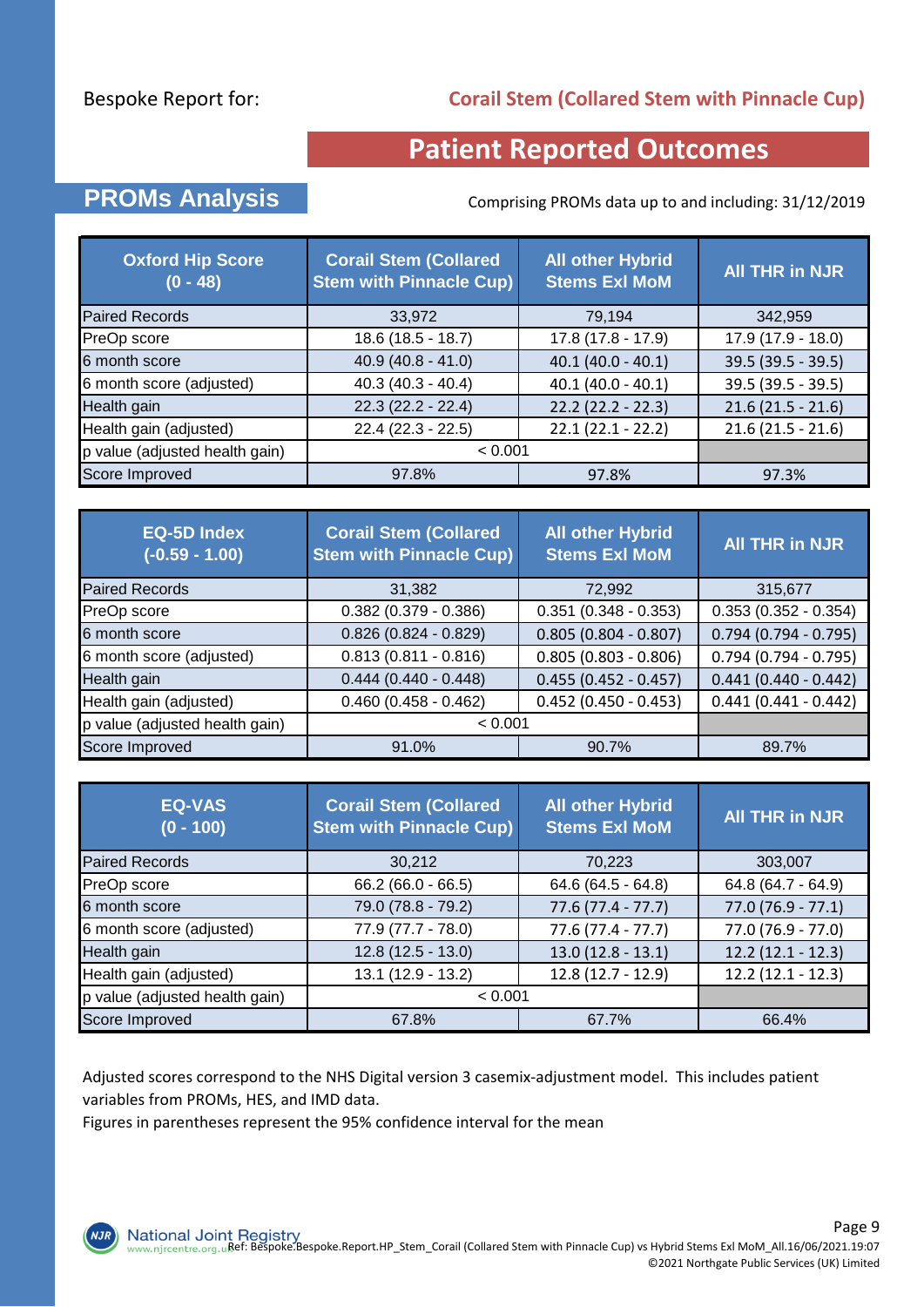#### Responses are not case mix adjusted

#### **Corail Stem (Collared Stem with Pinnacle Cup)**

## **Patient Reported Outcomes**



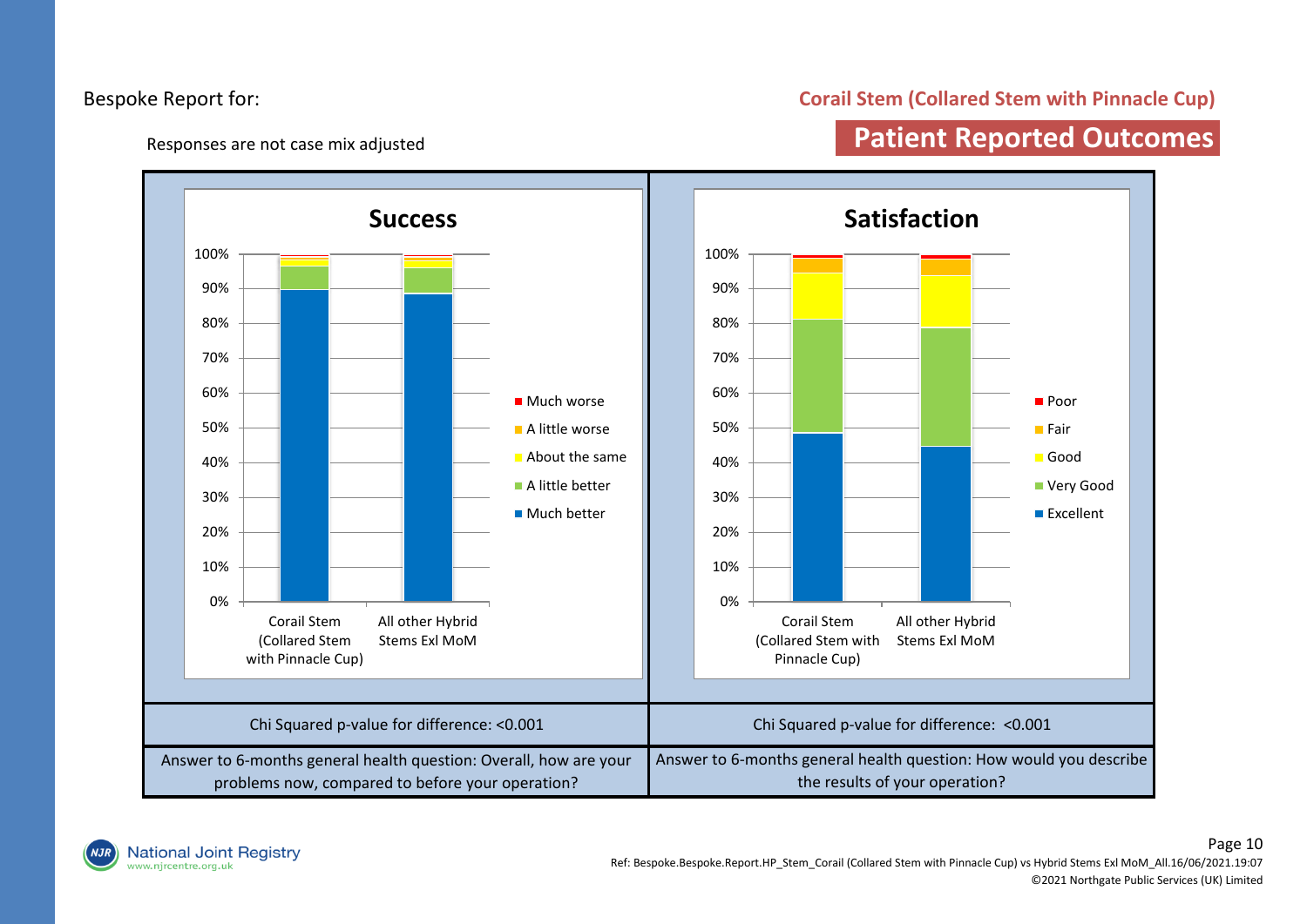## **Patient Reported Outcomes**

#### **Success**

| <b>Response</b> | <b>Corail Stem (Collared</b><br><b>Stem with Pinnacle Cup)</b> | <b>All other Hybrid</b><br><b>Stems Exl MoM</b> |
|-----------------|----------------------------------------------------------------|-------------------------------------------------|
| Much better     | 31182                                                          | 71420                                           |
| A little better | 2359                                                           | 6014                                            |
| About the same  | 608                                                            | 1559                                            |
| A little worse  | 315                                                            | 897                                             |
| Much worse      | 264                                                            | 603                                             |

Answer to 6-months general health question:

"Overall, how are your problems now, compared to before your operation?"

#### **Satisfaction**

**NJR** 

| <b>Response</b>  | <b>Corail Stem (Collared</b><br><b>Stem with Pinnacle Cup)</b> | <b>All other Hybrid</b><br><b>Stems Exl MoM</b> |
|------------------|----------------------------------------------------------------|-------------------------------------------------|
| Excellent        | 16864                                                          | 35974                                           |
| <b>Very Good</b> | 11380                                                          | 27449                                           |
| Good             | 4622                                                           | 12058                                           |
| Fair             | 1416                                                           | 3830                                            |
| Poor             | 424                                                            | 1033                                            |

Answer to 6-months general health question:

"How would you describe the results of your operation?"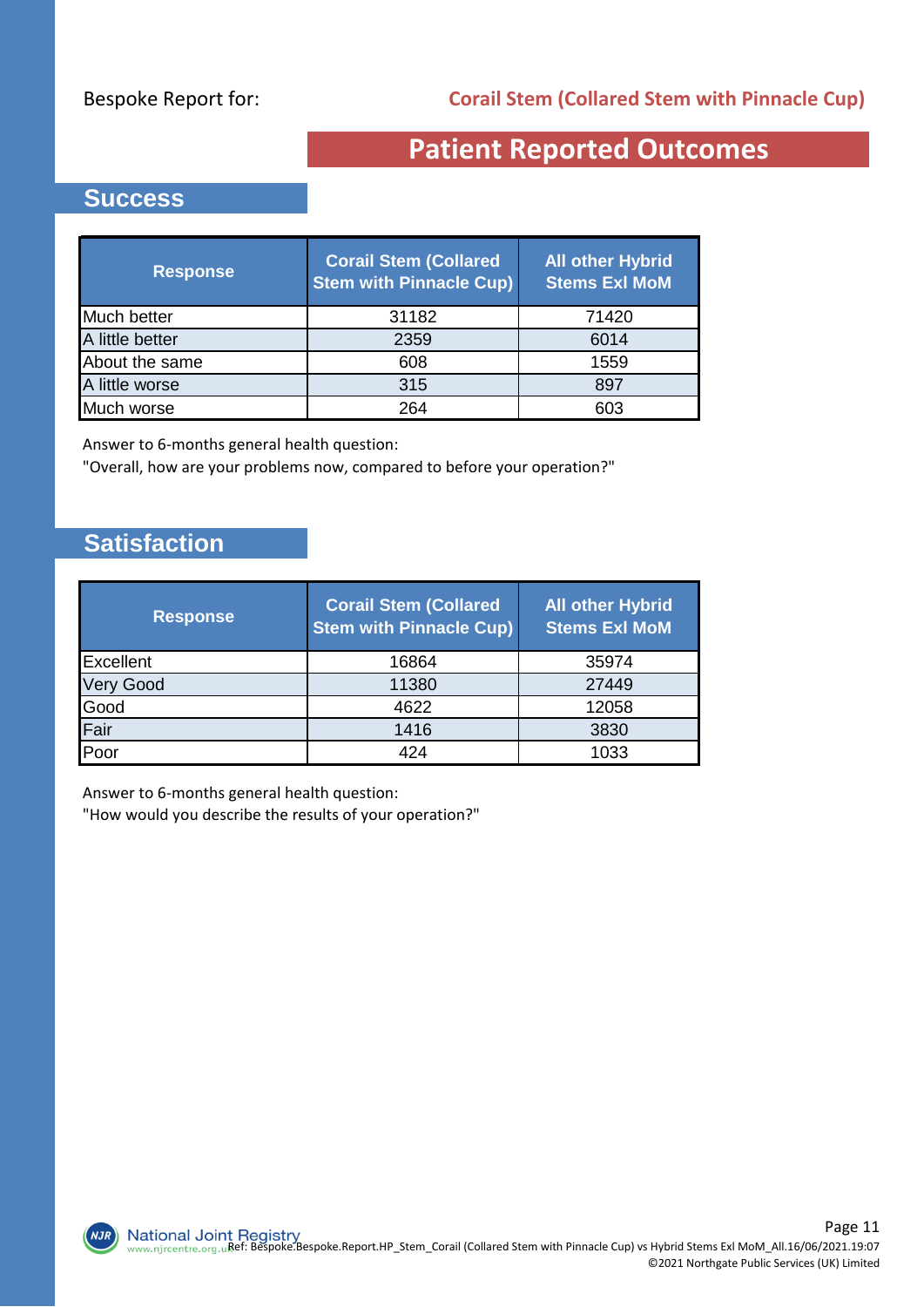#### **Corail Stem (Collared Stem with Pinnacle Cup)**

## **Disclaimer**

#### **Disclaimer**

The National Joint Registry (NJR) produces this report through its contractor, Northgate Public Services (UK) Limited (NPS) using data collected, collated and provided by third parties. As a result, neither NJR or NPS takes any responsibility for the accuracy, currency, reliability and correctness of any data used or referred to in this report, and disclaims all warranties in relation to such data, in each case to the maximum extent permitted by legislation.

To the maximum extent permitted by law, neither the NJR or NPS shall have any liability (including but not limited to liability by reason of negligence) for any loss, damage, cost or expense incurred or arising by reason of any person using or relying on the data within this report and whether caused by reason of any error, omission or misrepresentation in the report or otherwise. This report is not to be taken as advice. Third parties using or relying on the data in this report do so at their own risk and will be responsible for making their own assessment and should verify all relevant representations, statements and information with their own professional advisers.